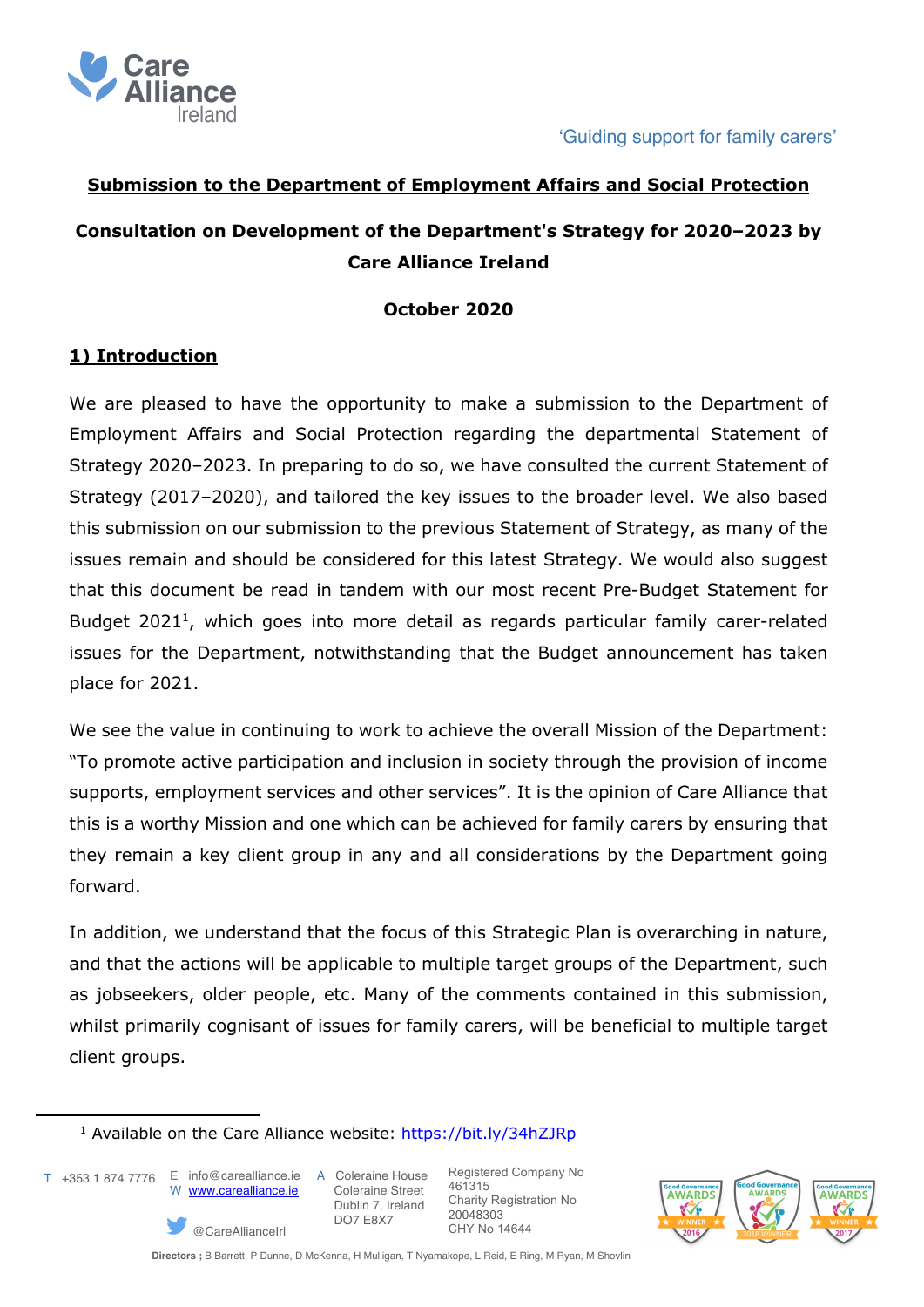

## **2) Key Issues**

#### **2.1) Acknowledgement of Family Carers as a Core Group**

We notice with disappointment that family carers were not included in the current Strategic Plan as a specifically delineated DEASP client group (despite our previous representation on the matter in 2016), those groups being limited to:

- Children and Families
- People of Working Age
- Employers
- Retired and Older People.

It could be argued that family carers are included within each of these target groups; however, we would argue for their inclusion in the upcoming Plan for 2020–2023 in their own right, as we previously did in our submission in 2016. The National Carers Strategy (2012) contains multiple actions regarding the need to acknowledge the contribution of and the unique challenges faced by family carers. To date the Department of Employment Affairs and Social Protection has been one of the most engaged departments regarding the actions contained within the National Carers Strategy, and including family carers as a key client group within the departmental Strategy would go further towards meeting those actions in the spirit of the Strategy.

This action also ties with the acknowledgement of family carers as 'the backbone of care provision in Ireland' within the current Programme for Government (2020).

## **2.2) Development of Active, Accessible Communications**

We acknowledge the considerable steps which have been taken by the Department regarding their communication with family carers, in particular the actions taken by the Department in response to their responsibilities under action 1.3.1 (*Provide regular benefits advice sessions and information through the application process*) of the National Carers Strategy.



T +353 1 874 7776 E info@carealliance.ie A Coleraine House W www.carealliance.ie

@CareAllianceIrl

 Coleraine Street Dublin 7, Ireland DO7 E8X7

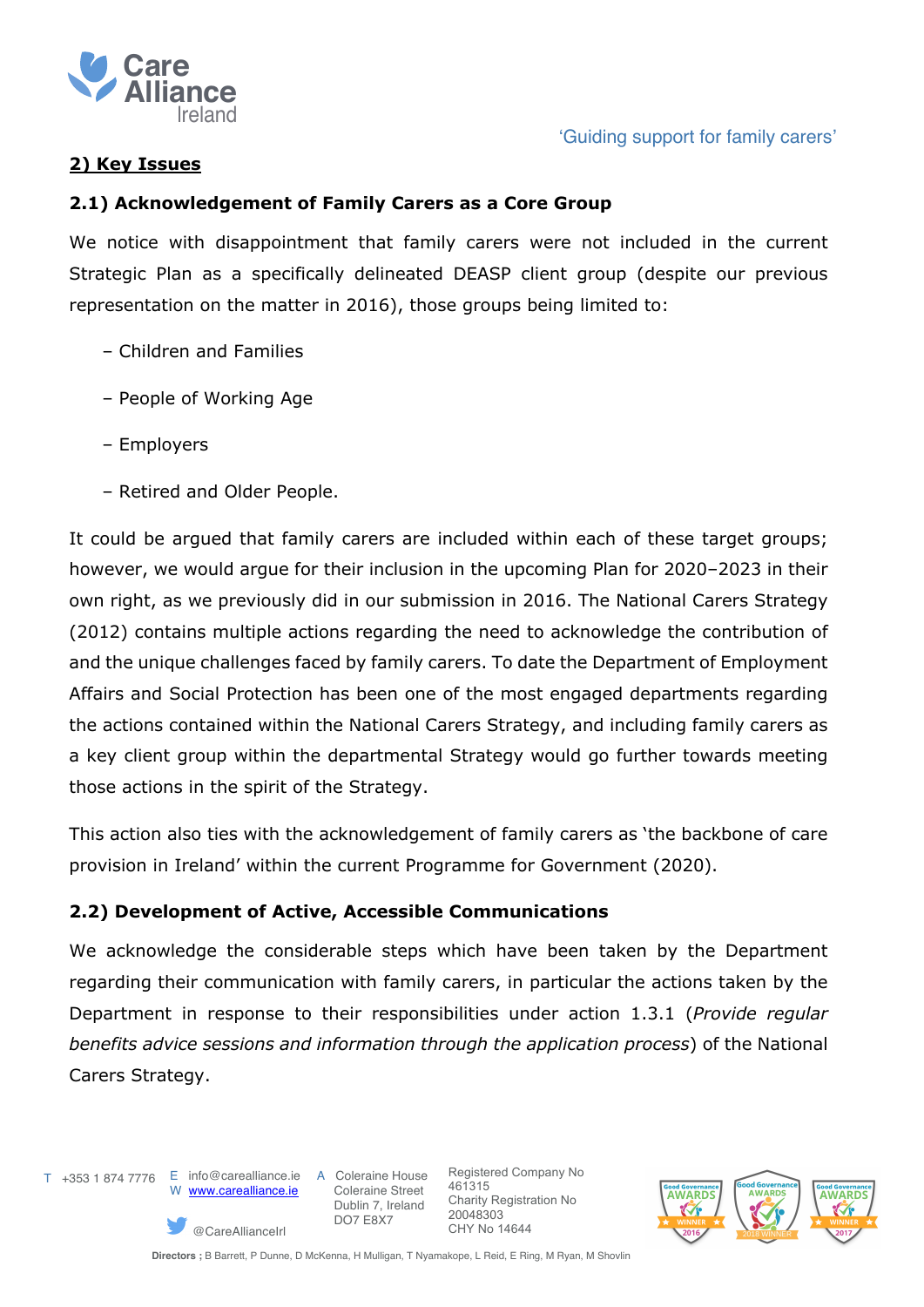

However, improvements can still be made, in particular with respect to active and accessible information provision. There is still an amount of confusion, in particular for family carers new to the role, as to their rights and responsibilities, and the various terms used within the assessment process. Whilst the information on the departmental website is available to all, some family carers report being confused by the information presented there and that available on other platforms such as Citizens Information.

Many family carers, and family members who do not provide the high levels of care required to be in receipt of Carers Allowance or Benefit, are also advocates for their loved ones. They are responsible for ensuring that those they care for, who are often in receipt of a welfare payment such as Disability Allowance or the State Pension, have all the information required.

To this end, we recommend that the Strategy Statement for 2020–2023 contains a specific action around developing accessible information in plain English. This information should be made available actively as well as passively by the Department. By passively we mean inclusion on the departmental website, the problem being that many family carers – in particular those with disabilities or literacy difficulties, or older carers – may not be able to access information in this format. It is vital that the information pertinent to family carers and those they care for is available in multiple formats, is readily available and is actively promoted by the Department.

## **2.3) Training of Front-line Departmental Staff**

Whilst the great majority of front-line departmental staff and welfare officers are well informed and helpful on contact, we believe there is scope to include specific training and awareness around Family Carers issues to any staff development strategic action. This point follows naturally from 2.1 above, which recommends that family carers be specifically named as a key DEASP client group.

## **2.4) Issues of Trust**

As a result of increasing waiting time for assessments, and other issues such as individuals being turned down for Carers Allowance only to be granted it upon appeal, trust between many family carers and the Department could be improved. We

T +353 1 874 7776 E info@carealliance.ie A Coleraine House W www.carealliance.ie

@CareAllianceIrl

 Coleraine Street Dublin 7, Ireland DO7 E8X7

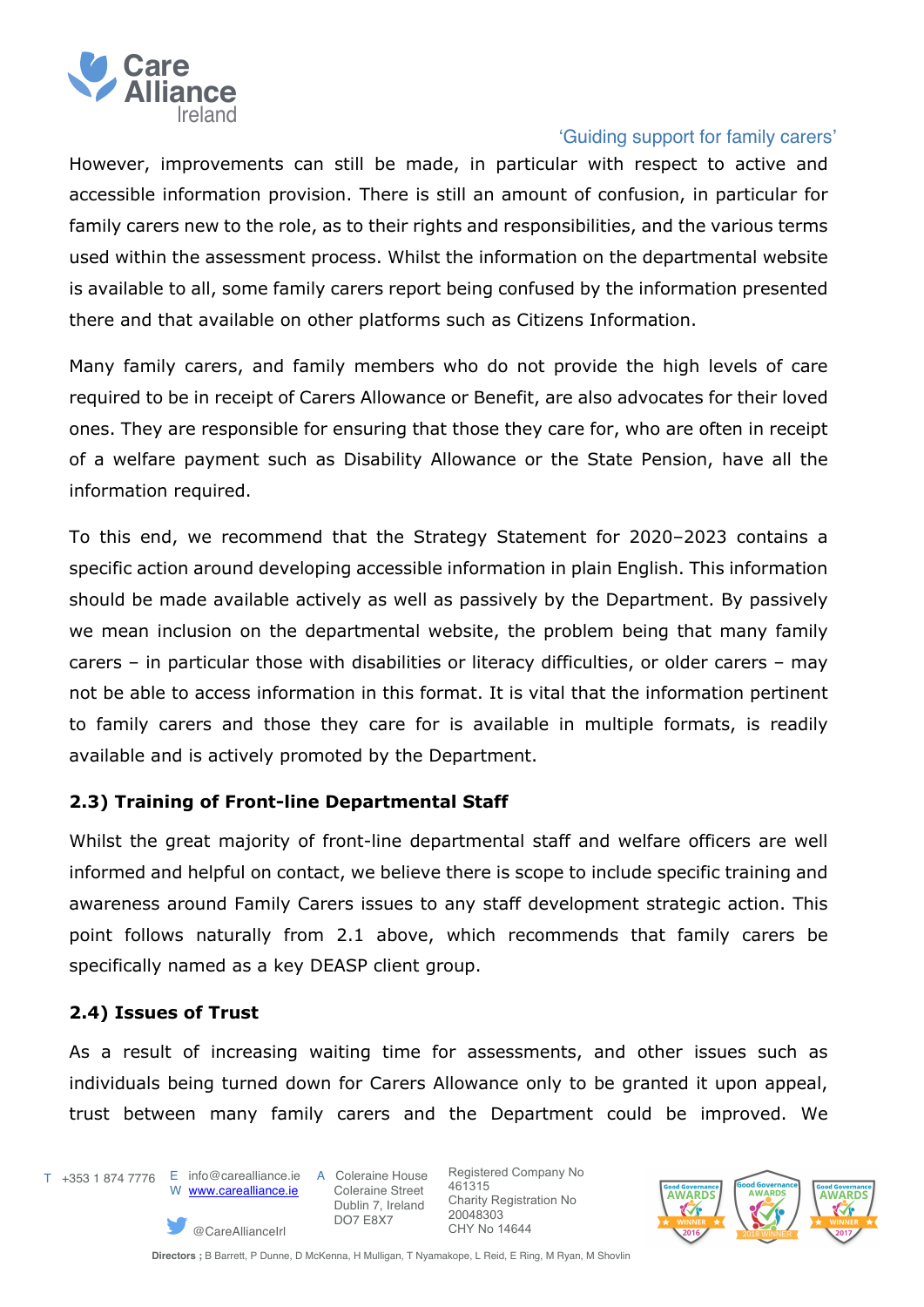

acknowledge the difficulties that the Department faces with regard to applicants "holding back" information for appeal which would have led to the granting of the Allowance in the first instance; however, the fact that family carers feel the need to do so in their applications points to a misunderstanding regarding the application process.

If the foregoing three recommendations in this submission were addressed as part of the Strategic Plan, we feel the lack of trust between family carers and the Department would be well addressed and the bedrock laid for an increasingly positive relationship as we move forward into the next iteration of the National Carers Strategy.

# **3) Conclusion**

We acknowledge the significant developments which the Department has been part of during the life of the most recent National Carers Strategy and the existing Departmental Strategic Plan (2017–2020), and we welcome the opportunity to contribute to the development of the next Strategic Plan (2020–2023). To that end, we have identified four key actions which, if included within the remit of this upcoming Plan, would significantly benefit family carers and ensure that the Department is respectful and cognisant of the issues facing them. Together, they would also address lingering issues of mistrust between family carers and the Department.

These actions are:

1) Acknowledge family carers as a key client group alongside Children & Families, People of Working Age, Employers and Retired & Older People.

2) Develop accessible, plain English information which is disseminated actively to family carers and related client groups.

3) Ensure all front-line departmental staff and all Welfare Officers are trained in issues specific to family carers.

It is worth acknowledging that family carers contribute upwards of €10 billion worth of care every year, and that they remain the only departmental clients who are required to work full-time to receive a welfare payment. It is crucial, therefore, that family carers are seen as central to the work of the Department.

T +353 1 874 7776 E info@carealliance.ie A Coleraine House

W www.carealliance.ie

@CareAllianceIrl

 Coleraine Street Dublin 7, Ireland DO7 E8X7